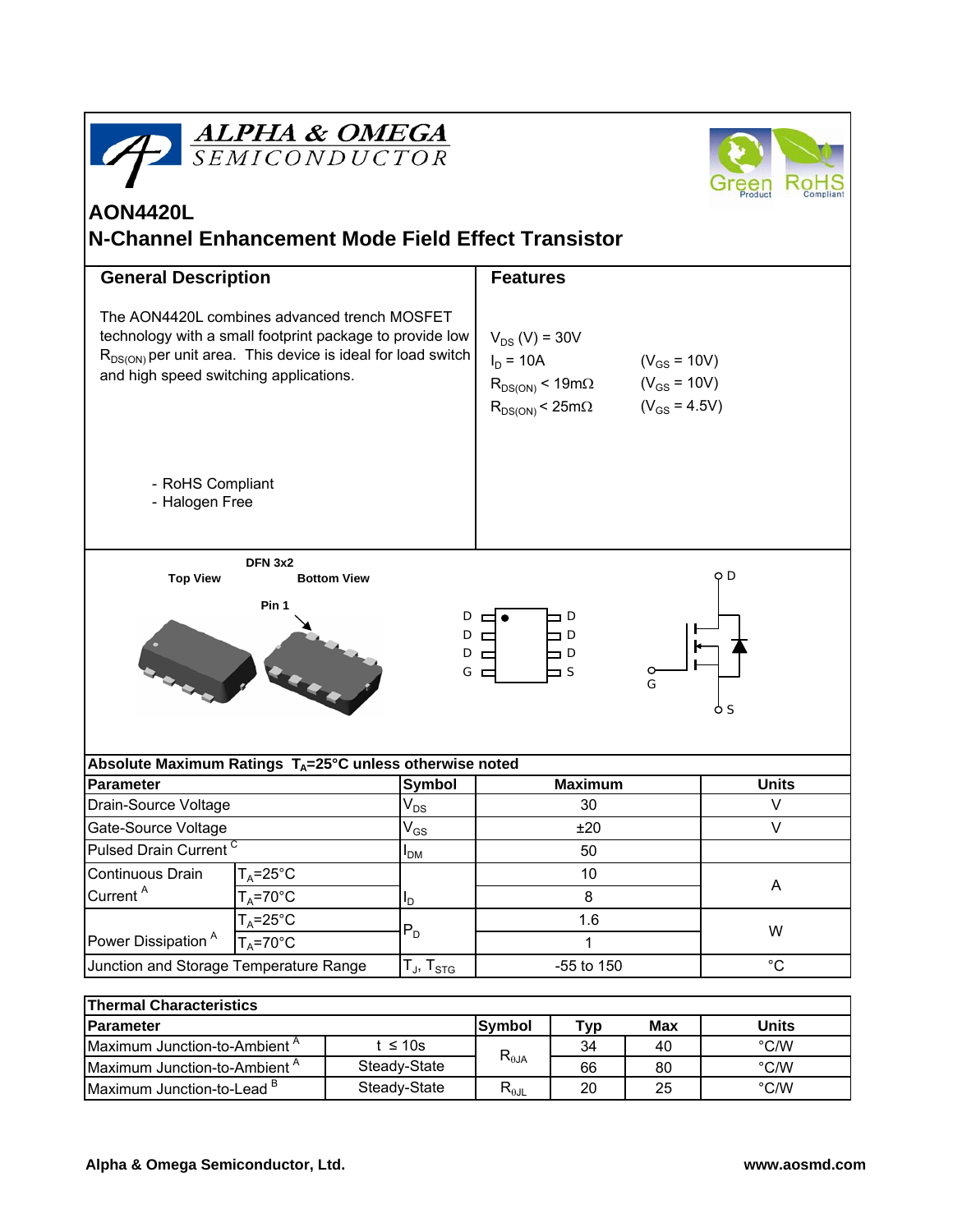#### Electrical Characteristics (T<sub>J</sub>=25°C unless otherwise noted)

| <b>Symbol</b>               | Parameter                             | <b>Conditions</b>                                                                                 |                    | Min            | <b>Typ</b> | <b>Max</b> | <b>Units</b> |  |  |  |  |  |
|-----------------------------|---------------------------------------|---------------------------------------------------------------------------------------------------|--------------------|----------------|------------|------------|--------------|--|--|--|--|--|
| <b>STATIC PARAMETERS</b>    |                                       |                                                                                                   |                    |                |            |            |              |  |  |  |  |  |
| BV <sub>DSS</sub>           | Drain-Source Breakdown Voltage        | $I_D = 250 \mu A$ , $V_{GS} = 0V$                                                                 |                    | 30             |            |            | $\vee$       |  |  |  |  |  |
| $I_{DSS}$                   | Zero Gate Voltage Drain Current       | $V_{DS}$ = 30V, $V_{GS}$ = 0V                                                                     |                    |                |            | 1          | μA           |  |  |  |  |  |
|                             |                                       |                                                                                                   | $T_{\rm J}$ = 55°C |                |            | 5          |              |  |  |  |  |  |
| $I_{GSS}$                   | Gate-Body leakage current             | $V_{DS}$ = 0V, $V_{GS}$ = $\pm 20V$                                                               |                    |                |            | ±100       | nA           |  |  |  |  |  |
| $V_{GS(th)}$                | Gate Threshold Voltage                | $V_{DS} = V_{GS} I_D = 250 \mu A$                                                                 |                    | 1.4            | 1.9        | 2.5        | $\vee$       |  |  |  |  |  |
| $I_{D(ON)}$                 | On state drain current                | $V_{GS}$ = 10V, $V_{DS}$ = 5V                                                                     |                    | 50             |            |            | A            |  |  |  |  |  |
| $R_{DS(ON)}$                | Static Drain-Source On-Resistance     | $V_{GS}$ = 10V, $I_D$ = 10A                                                                       |                    |                | 16         | 20         |              |  |  |  |  |  |
|                             |                                       |                                                                                                   | $T_{\rm J}$ =125°C |                | 27         |            | $m\Omega$    |  |  |  |  |  |
|                             |                                       | $V_{GS}$ = 4.5V, $I_D$ = 8A                                                                       |                    | 21             | 26         |            |              |  |  |  |  |  |
| $g_{FS}$                    | <b>Forward Transconductance</b>       | $V_{DS}$ = 5V, $I_D$ = 10A                                                                        |                    |                | 30         |            | S            |  |  |  |  |  |
| $V_{SD}$                    | Diode Forward Voltage                 | $I_S = 1A, V_{GS} = 0V$                                                                           |                    |                | 0.75       | 1          | $\vee$       |  |  |  |  |  |
| $I_{\rm S}$                 | Maximum Body-Diode Continuous Current |                                                                                                   |                    |                |            | 3          | A            |  |  |  |  |  |
|                             | <b>DYNAMIC PARAMETERS</b>             |                                                                                                   |                    |                |            |            |              |  |  |  |  |  |
| $\mathbf{C}_{\mathsf{iss}}$ | Input Capacitance                     | $V_{GS}$ =0V, $V_{DS}$ =15V, f=1MHz                                                               |                    | 440            | 550        | 660        | pF           |  |  |  |  |  |
| $C_{\rm oss}$               | <b>Output Capacitance</b>             |                                                                                                   |                    | 80             | 110        | 140        | рF           |  |  |  |  |  |
| $\mathsf{C}_{\text{rss}}$   | Reverse Transfer Capacitance          |                                                                                                   |                    | 35             | 55         | 80         | pF           |  |  |  |  |  |
| $R_{q}$                     | Gate resistance                       | $V_{GS}$ =0V, $V_{DS}$ =0V, f=1MHz                                                                |                    | $\overline{2}$ | 4          | 6          | Ω            |  |  |  |  |  |
|                             | <b>SWITCHING PARAMETERS</b>           |                                                                                                   |                    |                |            |            |              |  |  |  |  |  |
| $Q_{q}$ (10V)               | Total Gate Charge (10V)               | $V_{GS}$ =10V, $V_{DS}$ =15V, $I_{D}$ =10A                                                        |                    | 8              | 9.8        | 12         | nC           |  |  |  |  |  |
| $Q_g(4.5V)$                 | Total Gate Charge (4.5V)              |                                                                                                   |                    | 4              | 4.6        | 5.5        | nC           |  |  |  |  |  |
| $Q_{gs}$                    | Gate Source Charge                    |                                                                                                   |                    | 1.5            | 1.8        | 2.2        | пC           |  |  |  |  |  |
| $\mathsf{Q}_{\text{gd}}$    | Gate Drain Charge                     |                                                                                                   |                    | 1.3            | 2.2        | 3          | nC           |  |  |  |  |  |
| $t_{D(on)}$                 | Turn-On DelayTime                     |                                                                                                   |                    |                | 5          |            | ns           |  |  |  |  |  |
| $t_r$                       | Turn-On Rise Time                     | $V_{GS}$ =10V, V <sub>DS</sub> =15V, R <sub>L</sub> =1.5 $\Omega$ ,<br>$R_{\text{GEN}} = 3\Omega$ |                    |                | 3.2        |            | ns           |  |  |  |  |  |
| $t_{D(\text{off})}$         | Turn-Off DelayTime                    |                                                                                                   |                    |                | 24         |            | ns           |  |  |  |  |  |
|                             | Turn-Off Fall Time                    |                                                                                                   |                    |                | 6          |            | ns           |  |  |  |  |  |
|                             | Body Diode Reverse Recovery Time      | $I_F$ =10A, dl/dt=300A/ $\mu$ s                                                                   |                    | 8              | 11         | 14         | ns           |  |  |  |  |  |
| $\frac{t_f}{t_{rr}}$        | Body Diode Reverse Recovery Charge    | $I_F$ =10A, dl/dt=300A/ $\mu$ s                                                                   |                    | 11             | 13         | 16         | nC           |  |  |  |  |  |

A: The value of R <sub>0JA</sub> is measured with the device mounted on 1in<sup>2</sup> FR-4 board with 2oz. Copper, in a still air environment with T<sub>A</sub> = 25°C. The value in any given application depends on the user's specific board design.

B: Repetitive rating, pulse width limited by junction temperature.

C. The R  $_{\theta$ JA is the sum of the thermal impedence from junction to lead R  $_{\theta$ JL and lead to ambient.

D. The static characteristics in Figures 1 to 6 are obtained using  $t \leq 300 \mu s$  pulses, duty cycle 0.5% max.

E. These tests are performed with the device mounted on 1 in<sup>2</sup> FR-4 board with 2oz. Copper, in a still air environment with T<sub>A</sub>=25°C. The SOA curve provides a single pulse rating.

F. The current rating is based on the  $t \leq 10$ s thermal resistance rating.

#### Rev0: July 2008

THIS PRODUCT HAS BEEN DESIGNED AND QUALIFIED FOR THE CONSUMER MARKET. APPLICATIONS OR USES AS CRITICAL COMPONENTS IN LIFE SUPPORT DEVICES OR SYSTEMS ARE NOT AUTHORIZED. AOS DOES NOT ASSUME ANY LIABILITY ARISING OUT OF SUCH APPLICATIONS OR USES OF ITS PRODUCTS. AOS RESERVES THE RIGHT TO IMPROVE PRODUCT DESIGN, FUNCTIONS AND RELIABILITY WITHOUT NOTICE.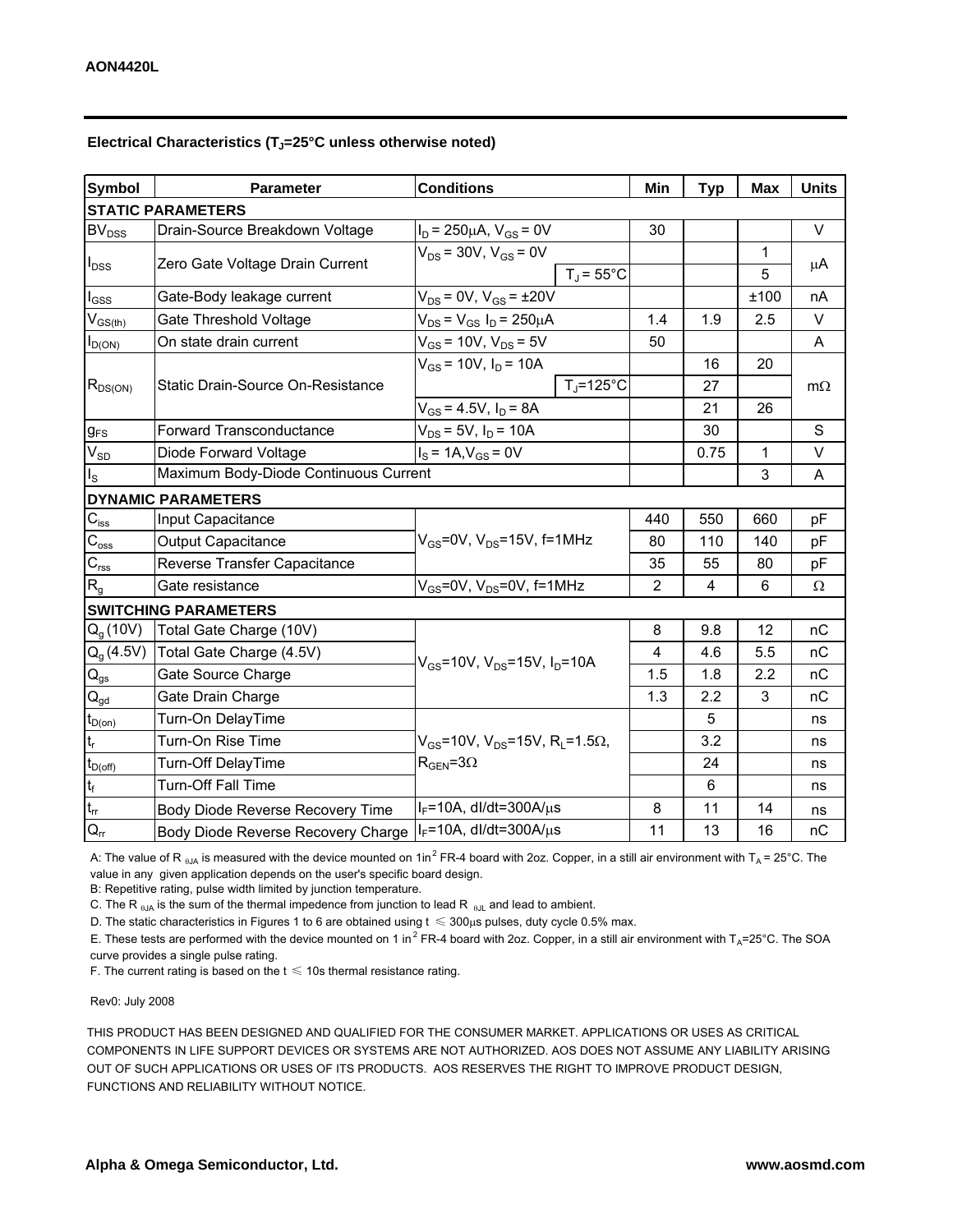

#### **TYPICAL ELECTRICAL AND THERMAL CHARACTERISTICS**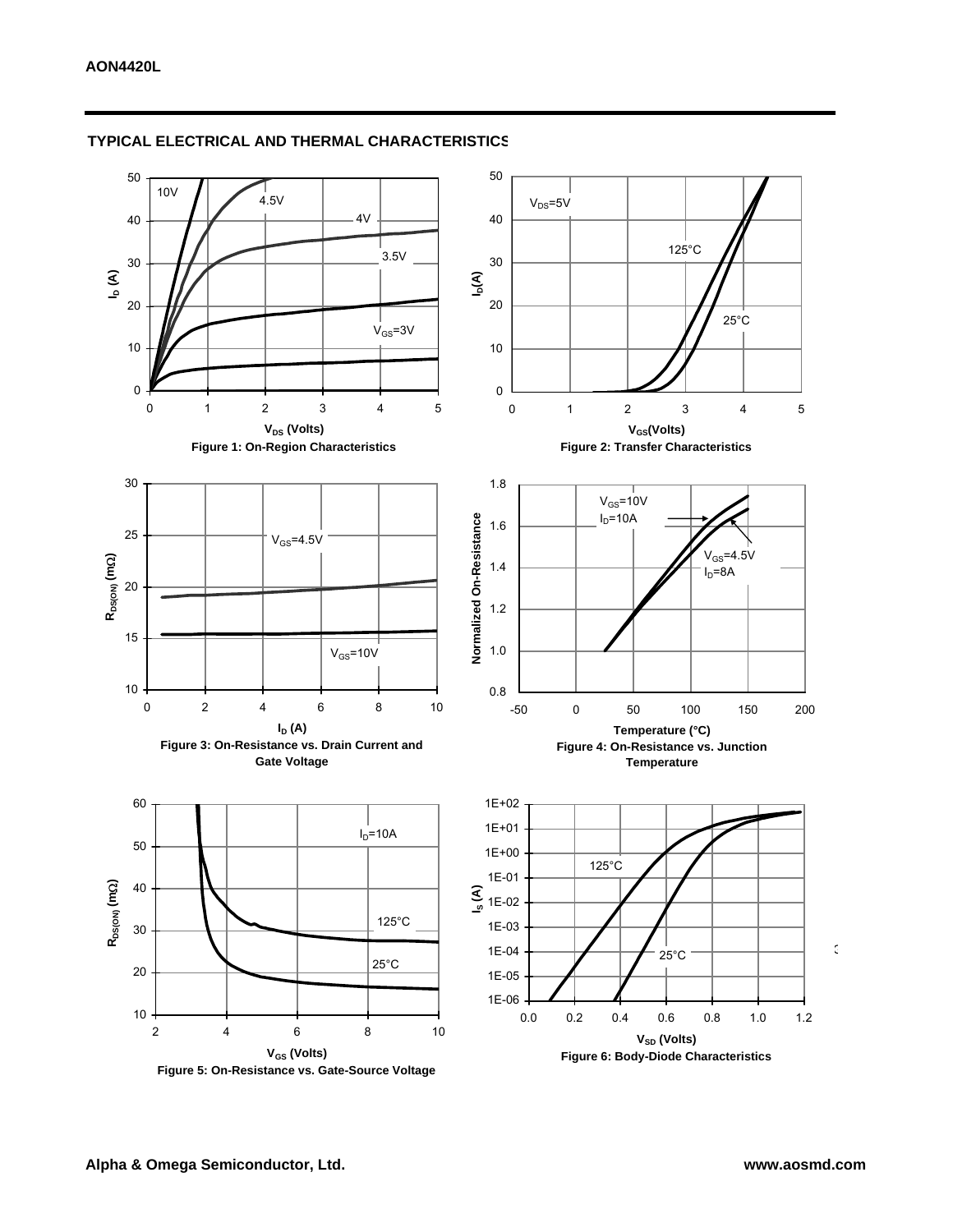

#### **TYPICAL ELECTRICAL AND THERMAL CHARACTERISTICS**